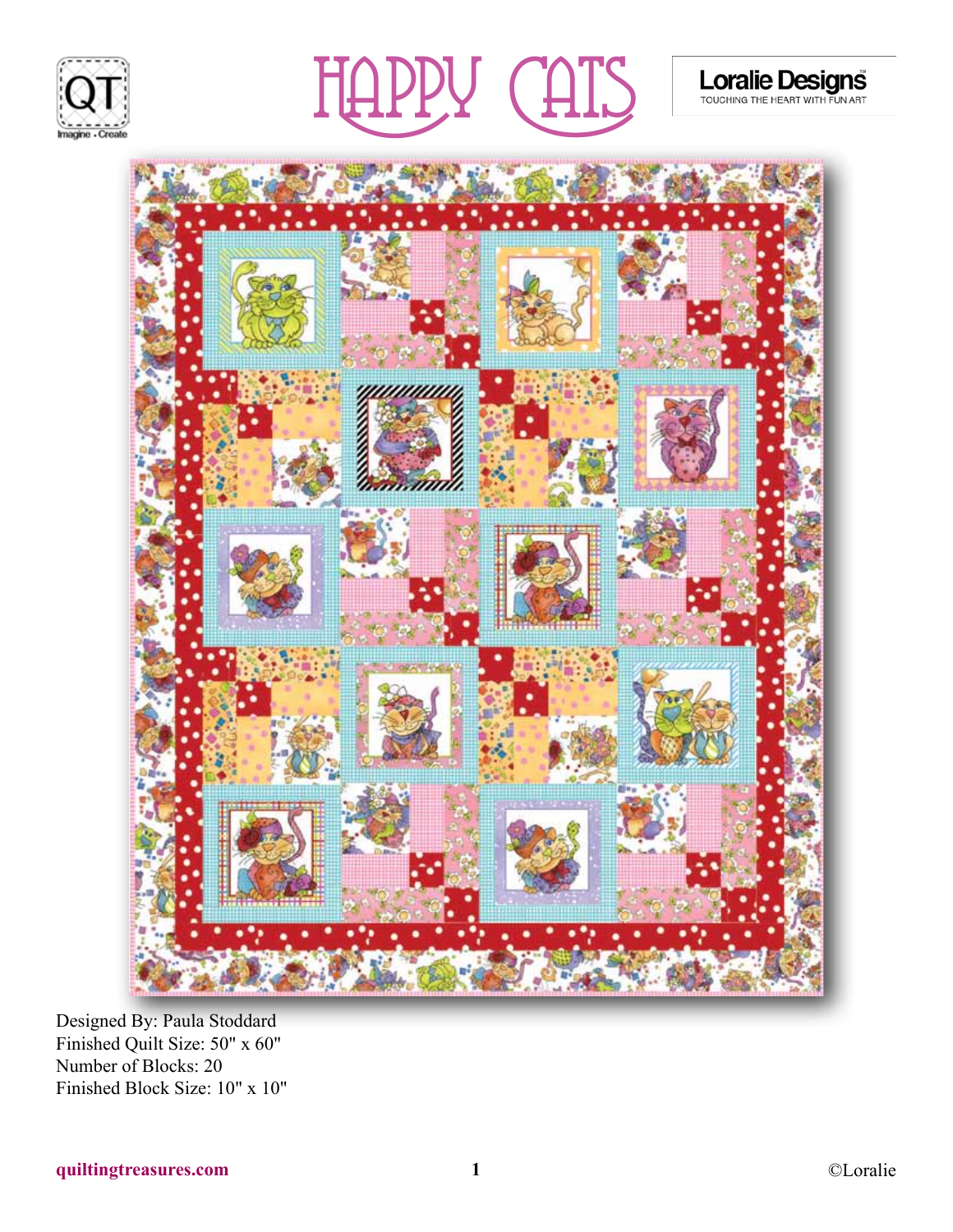





Backing

| <b>FABRIC REQUIREMENTS</b> |                                |
|----------------------------|--------------------------------|
|                            |                                |
| Design:                    | Yards                          |
| 24414 X                    | 2 Rows<br>$(\frac{1}{2}$ yard) |
| 24415 X                    | $1\frac{3}{4}$                 |
| 24418 P                    | $\frac{1}{3}$                  |
| 24420 S                    | $\frac{1}{4}$                  |
| 24421 R                    | $\frac{2}{3}$                  |
| 24421 S                    | $\frac{1}{4}$                  |
| 24422 B                    | $\frac{2}{3}$                  |
| 24422 P<br>(Inc. Binding)  | $\frac{3}{4}$                  |
| 24417 Z (Backing)          | $3\frac{1}{4}$                 |

# **Cutting Directions:**

*Note: A widthwise cut* **(WOF)** *is from selvage to selvage. Cut and sub-cut in order given.* **LOF:** *Cut length of fabric*

Inc. Binding

### **Fabric A: Panel 24414 X Happy Cats Patch (Blocks)**

• Fussy-cut ten 8" x 8" squares.

### **Fabric B: 24415 X Tossed Happy Cat Print (blocks and outer border)**

- Cut two  $3\frac{1}{2}$ " x  $54\frac{1}{2}$ " **LOF** strips and two  $3\frac{1}{2}$ " x  $50\frac{1}{2}$ " **LOF** strips.
- Cut ten 5½" x 5½" squares from remaining fabric.

#### **Fabric C: 24418 P Pink Daisy Love Print (blocks)**

• Cut three 3" x **WOF** strips. Sub-cut into twelve 3" x 8" rectangles.

#### **Fabric D: 24420 S Buttercup Print (blocks)**

• Cut two 3" x **WOF** strips. Sub-cut into eight 3" x 8" rectangles.

#### **Fabric E: 24421 R Red Dot (blocks and inner border)**

- Cut six 2½" x **WOF** strips. Sew the strips together, end to end with diagonal seams, and cut two  $2\frac{1}{2}$ " x  $50\frac{1}{2}$ " strips and two  $2\frac{1}{2}$ " x 44 $\frac{1}{2}$ " strips.
- Cut two 3" x **WOF** strips. Sub-cut into twenty 3" x 3" squares.

# **Fabric F: 24421 S Buttercup Dot (blocks)**

• Cut two 3" x **WOF** strips. Sub-cut into eight 3" x 5½" rectangles.

#### **Fabric G: 24422 B Blue Check (blocks)**

• Cut twelve 1¾" x **WOF** strips. Sub-cut into twenty  $1\frac{3}{4}$ " x 8" rectangles and twenty  $1\frac{3}{4}$ " x  $10\frac{1}{2}$ " rectangles.

#### **Fabric H: 24422 P Pink Check (blocks and binding)**

- Cut seven 2½" x **WOF** strips for binding.
- Cut two 3" x **WOF** strips. Sub-cut into twelve 3" x 5½" rectangles.

#### **Backing: 24417 Z Happy Words**

• Cut two 35" x 56" panels. Sew together to make one backing.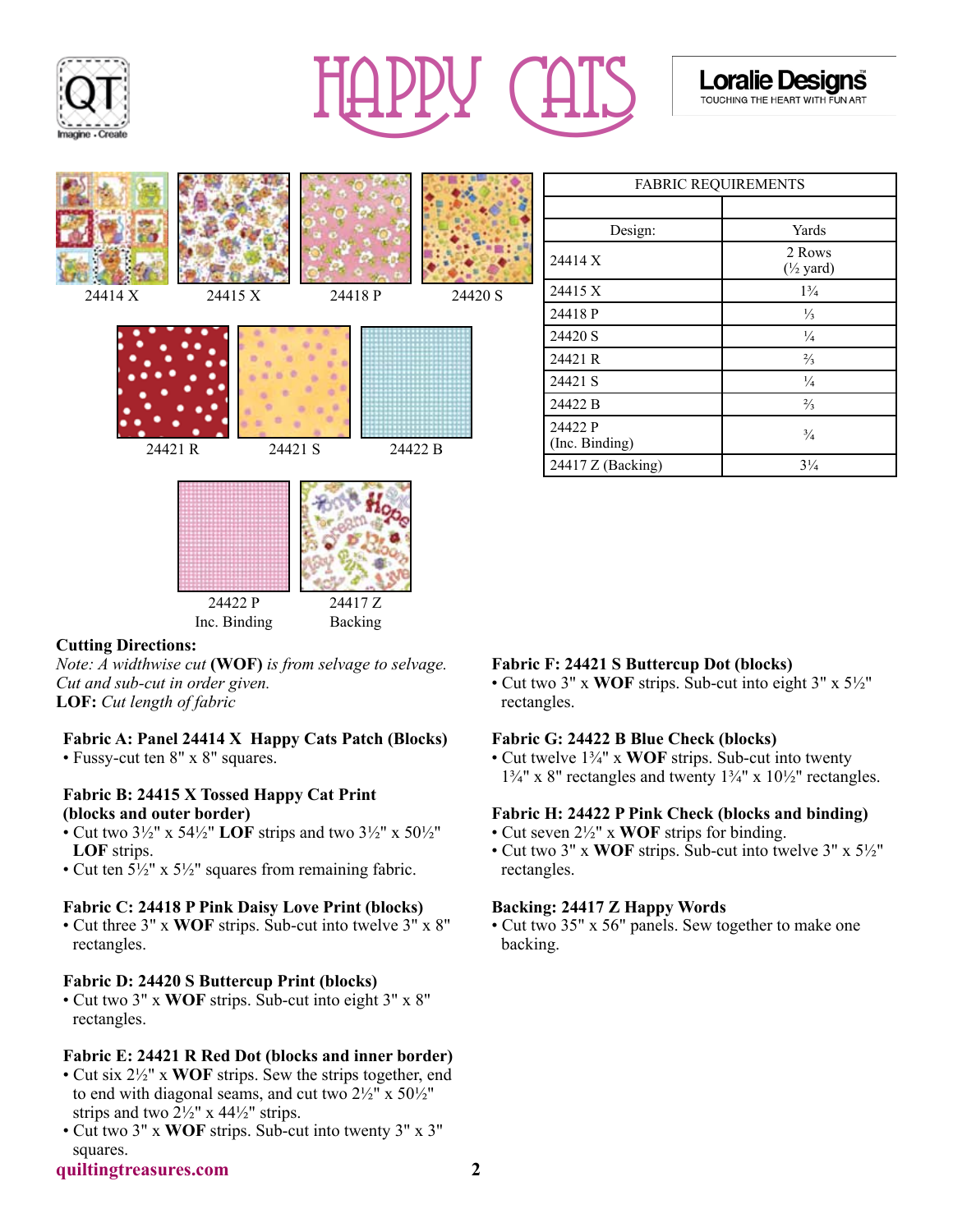



### **Block Assembly:**

#### **Block A:**

**1.** Sew one 1¾" x 8" Fabric G rectangle to each side of a 8" x 8" Fabric A square. Sew one 1¾" x 10½" Fabric G rectangle to the top and bottom to complete Block A. Block A should measure  $10\frac{1}{2}$ " x  $10\frac{1}{2}$ " square. Repeat to make 10 Block A's.



**Block A Make 10**

# **Block B (pink block):**

**2.** Sew a 3" x 5½" Fabric H rectangle to the side of a 5½" x 5½" Fabric B square to make unit B1.



**3.** Join a 3" x 5½" Fabric H rectangle to a 3" x 3" Fabric E square to make unit B2. Sew this unit to unit B1 as shown to make a unit B3.



**4.** Sew a 3" x 8" Fabric C rectangle to the side of unit B3 to make a unit B4.



**Loralie D** 

TOUCHING THE HEART WITH FUN ART

ans

**5.** Join a 3" x 8" Fabric C rectangle to a 3" x 3" Fabric E square as shown to make a unit B5.



**6.** Sew unit B5 to unit B4 to complete Block B. Make 6 Block B's.



**Make 6**

#### **Block C (orange block):**

**7.** Repeat Steps 2 through 6 from Block B using four 5½" x 5½" Fabric B squares, eight 3" x 5½" Fabric F rectangles, eight 3" x 8" Fabric D rectangles and eight 3" x 3" Fabric E squares. Make 4 Block C's.